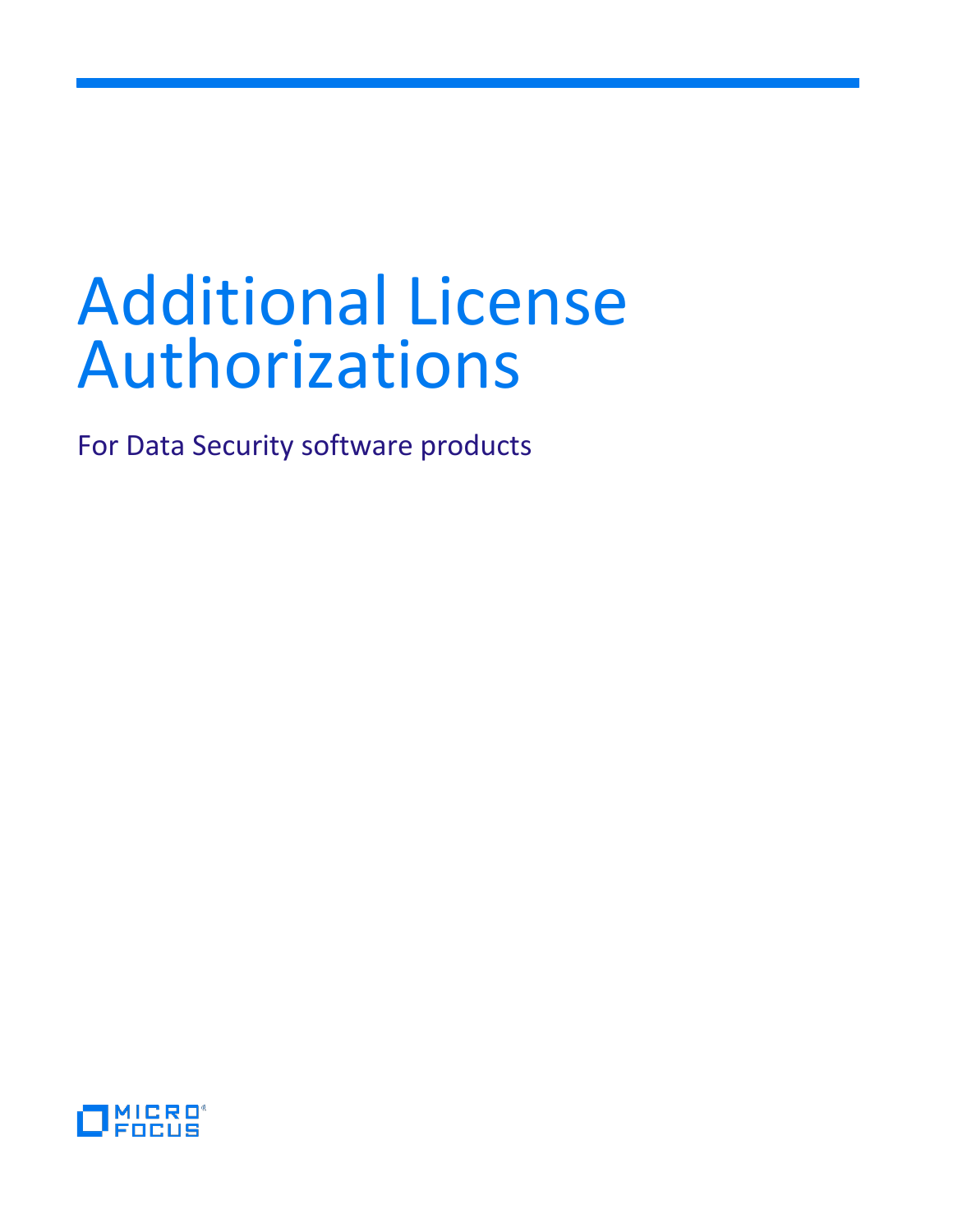# **Products and suites covered**

| <b>Products</b>                                                             | E-LTU or<br>E-Media<br>available* | <b>Perpetual License</b><br>Non-production<br>use category ** | <b>Term License</b><br>Non-production<br>use category |
|-----------------------------------------------------------------------------|-----------------------------------|---------------------------------------------------------------|-------------------------------------------------------|
| SecureData Enterprise                                                       | Yes                               | Class 2 & 3 ***                                               | Class 3                                               |
| SecureData Enterprise Integrations to Cloud Services                        | Yes                               | Class 3                                                       | Class 3                                               |
| SecureData Enterprise Data Warehouse                                        | Yes                               | Class 3                                                       | Class 3                                               |
| SecureData Format-Preserving Encryption (FPE) for ArcSight Data<br>Platform | Yes                               | Class 3                                                       | Class 3                                               |
| SecureData Mobile                                                           | Yes                               | Class 2 & 3 ***                                               | Class 3                                               |
| SecureData Payments                                                         | Yes                               | Class 2 & 3 ***                                               | Class 3                                               |
| SecureData Sentry                                                           | Yes                               | Class 3                                                       | Class 3                                               |
| SecureData Transparent Data Protection for NonStop                          | Yes                               | Class 3                                                       | Class 3                                               |
| SecureData Web                                                              | Yes                               | Class 2 & 3 ***                                               | Class 3                                               |
| SecureFile                                                                  | Yes                               | Class 3                                                       | Class 3                                               |
| SecureMail                                                                  | Yes                               | Class 3                                                       | Class 3                                               |
| SecureStorage                                                               | Yes                               | Class 3                                                       | Class 3                                               |
| SmartCipher                                                                 | Yes                               | Class 3                                                       | Class 3                                               |

| <b>Suites</b>                                                                         | E-LTU or<br>E-Media<br>available <sup>*</sup> | <b>Perpetual License</b><br>Non-production<br>use category ** | <b>Term License</b><br>Non-production<br>use category |
|---------------------------------------------------------------------------------------|-----------------------------------------------|---------------------------------------------------------------|-------------------------------------------------------|
| SecureData Enterprise Data Warehouse Starter Edition                                  | Yes                                           | Class 3                                                       | Class 3                                               |
| SecureData Enterprise Data Warehouse Enterprise Edition                               | <b>Yes</b>                                    | Class 3                                                       | Class 3                                               |
| SecureData Enterprise Infrastructure Suite 1 – Production and Test and<br>Development | Yes                                           | Class 2                                                       | Class 3                                               |
| SecureData Enterprise Infrastructure Suite 1 – Disaster Recovery                      | Yes                                           | Class 2                                                       | Class 3                                               |
| SecureData Enterprise Infrastructure Suite 2 - Production and Test and<br>Development | <b>Yes</b>                                    | Class <sub>2</sub>                                            | Class 3                                               |
| SecureData Enterprise Infrastructure Suite 2 – Disaster Recovery                      | Yes                                           | Class 2                                                       | Class 3                                               |
| SecureData Suite for Hadoop Starter Edition                                           | Yes                                           | Class 3                                                       | Class 3                                               |
| SecureData Suite for Hadoop Enterprise Edition                                        | Yes                                           | Class 3                                                       | Class 3                                               |
| SecureData Suite for Open Systems Suite Standard Edition – Test and<br>Development    | Yes                                           | Class 2                                                       | Class 3                                               |
| SecureData Suite for Open Systems Suite Enterprise Edition – Test and<br>Development  | <b>Yes</b>                                    | Class 2                                                       | Class 3                                               |

\* Any product sold as E-LTU or E-Media shall be delivered electronically regardless of any contrary designation in a purchase order. \*\* Non-production use rights, if any, can be found at **[software.microfocus.com/legal/software-licensing](https://software.microfocus.com/legal/software-licensing)**.

\*\*\* Specific parts of this product offering have Non-Production licenses for Development and Test and for Disaster Recovery purposes, those are Class 2; all other parts of this product offering are Class 3.

**Note: SecureData for Vertica is licensed as a Vertica product. Refer to the Vertica Additional License Authorizations document or equivalent for further information.**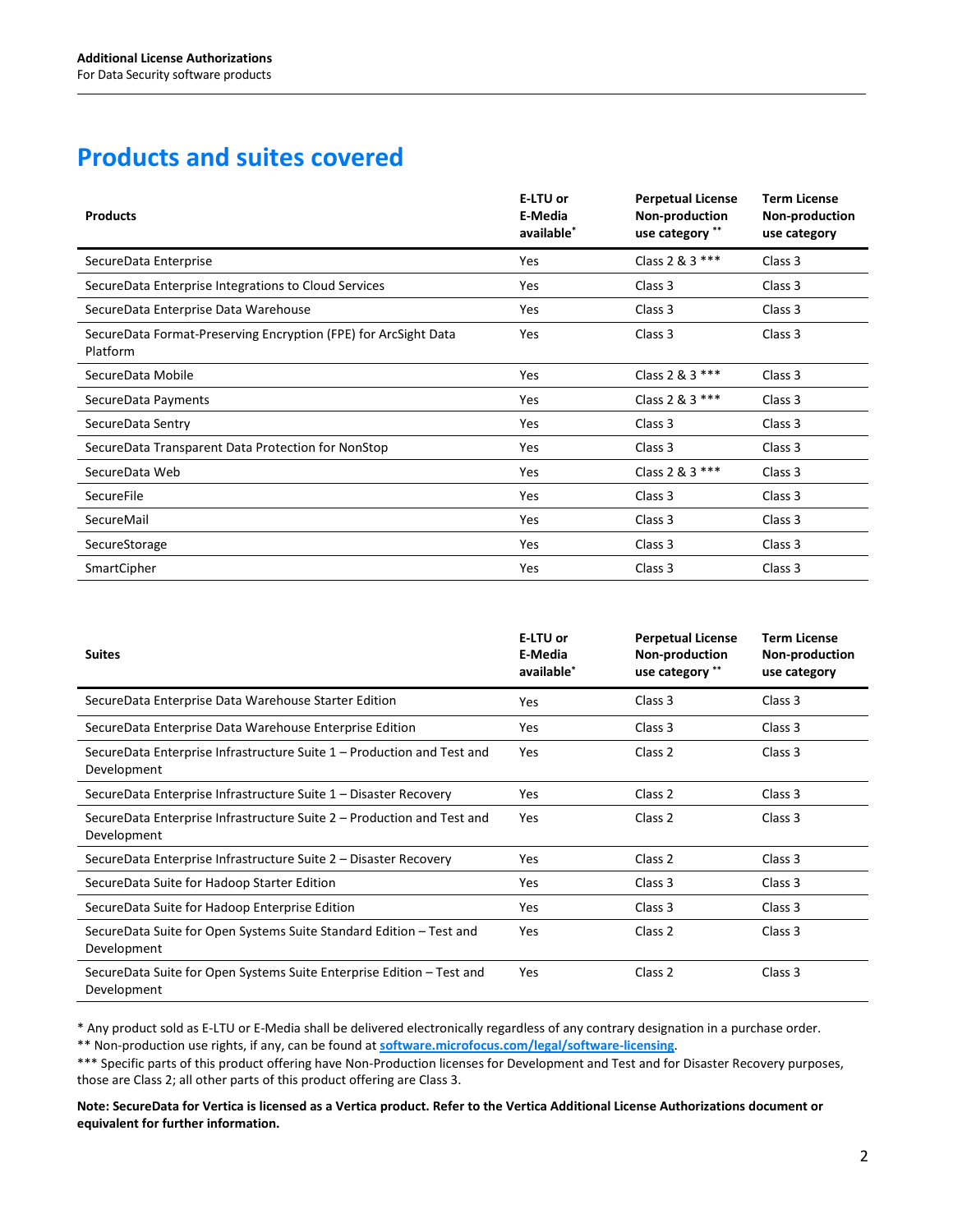# **Definitions**

Capitalized terms not otherwise defined in this ALA document are defined in the governing agreement.

| Term                             | <b>Definition</b>                                                                                                                                                                                                                                                                                                                                                                                                                                                                      |
|----------------------------------|----------------------------------------------------------------------------------------------------------------------------------------------------------------------------------------------------------------------------------------------------------------------------------------------------------------------------------------------------------------------------------------------------------------------------------------------------------------------------------------|
| Acquirer                         | Means when referring to a payment processor entity, an organization that facilitates electronic payment<br>authorization and/or settlement for payment transactions and related services.                                                                                                                                                                                                                                                                                              |
| Application                      | Means a single module or service, or a collection of integrated software modules or services, or a distinct<br>process designed to perform a specific single Organization Function. For SecureData, in particular, the<br>Organization Function must include the transacting, processing, or storing of protected data. Any<br>Application that uses SecureData or SecureMail indirectly, such as via a service, microservice or proxy,<br>must be licensed as a separate Application. |
| Application, External            | Means, for SecureData Sentry, an Application that a customer does not own but uses through a<br>subscription or term license (e.g., a SaaS application, such as Salesforce).                                                                                                                                                                                                                                                                                                           |
| Application, Internal            | Means, for SecureData Sentry, an Application that a customer owns, such as through self-development or<br>from a perpetual use license. This may include COTS applications.                                                                                                                                                                                                                                                                                                            |
| Ciphertext                       | Means the result of protecting Plaintext through encryption, hashing or tokenization.                                                                                                                                                                                                                                                                                                                                                                                                  |
| Cold Standby System              | Means a standby non-production system that is NOT up and running. If the production system breaks<br>down, or needs to be taken out of service, you are required to switch on and start the Cold Standby<br>System in order to take over for the production system.                                                                                                                                                                                                                    |
| Connector                        | Means a connection that provides point to point transmission of Transaction data from point of capture to<br>its point of destination, counted by number of unique capture points. For example, a connection from a<br>card reading terminal at a POS transmitting encrypted payment card data to a server host system or a<br>third party hosting a server host system, or transmitting tokenized data in the reverse direction to a<br>unique destination.                           |
| Core                             | Means a discrete package of an arithmetic-logic unit, instruction unit, and registers that are autonomously<br>able to address random access memory and execute a software program.                                                                                                                                                                                                                                                                                                    |
| <b>CPU</b>                       | Means a system in a single integrated circuit (IC) package with at least one Core, but usually more. For<br>example, the Intel Core i7 5960X is an IC package of eight cores.                                                                                                                                                                                                                                                                                                          |
| Database                         | Means a container that stores application data including table structure, stored procedures, and other<br>functionality that runs on a Database Instance.                                                                                                                                                                                                                                                                                                                              |
| Data Center                      | Means a single, physical collection of networked computer systems with a defined geographic location.                                                                                                                                                                                                                                                                                                                                                                                  |
| Data Masking                     | Means obfuscating data using FPE or SST to protect sensitive data such as payment card numbers,<br>national identification numbers, and so on. Masked data can be used within test, development, analytics,<br>or production environments.                                                                                                                                                                                                                                             |
| Developed Code                   | Means the software and scripts developed and/or deployed by Licensee using Security Voltage products.                                                                                                                                                                                                                                                                                                                                                                                  |
| Development System               | Means a non-production development system that has a software product installed and is to be used for<br>developing software product add-on applications.                                                                                                                                                                                                                                                                                                                              |
| Device                           | Means an addressable entity, physical or virtual, including but not limited to router, switch, bridge, hub,<br>server, PC, laptop, handheld device or printer that resides within the range defined for interrogation and<br>asset tracking.                                                                                                                                                                                                                                           |
| Digest                           | See Hash.                                                                                                                                                                                                                                                                                                                                                                                                                                                                              |
| Disaster Recovery (DR)<br>System | Means a Cold Standby System or Hot Standby System.                                                                                                                                                                                                                                                                                                                                                                                                                                     |
| Driver Interception              | Means, for SecureData Sentry, the interception of an Application's database API calls (e.g., over JDBC or<br>ODBC) by a Sentry driver wrapper.                                                                                                                                                                                                                                                                                                                                         |
| E-Commerce                       | Means the encryption of digital transactions from payment capture points (e.g., desktop browser, mobile<br>browser) to processing hosts at a Merchant, Processor, Acquirer, gateway or ISO.                                                                                                                                                                                                                                                                                            |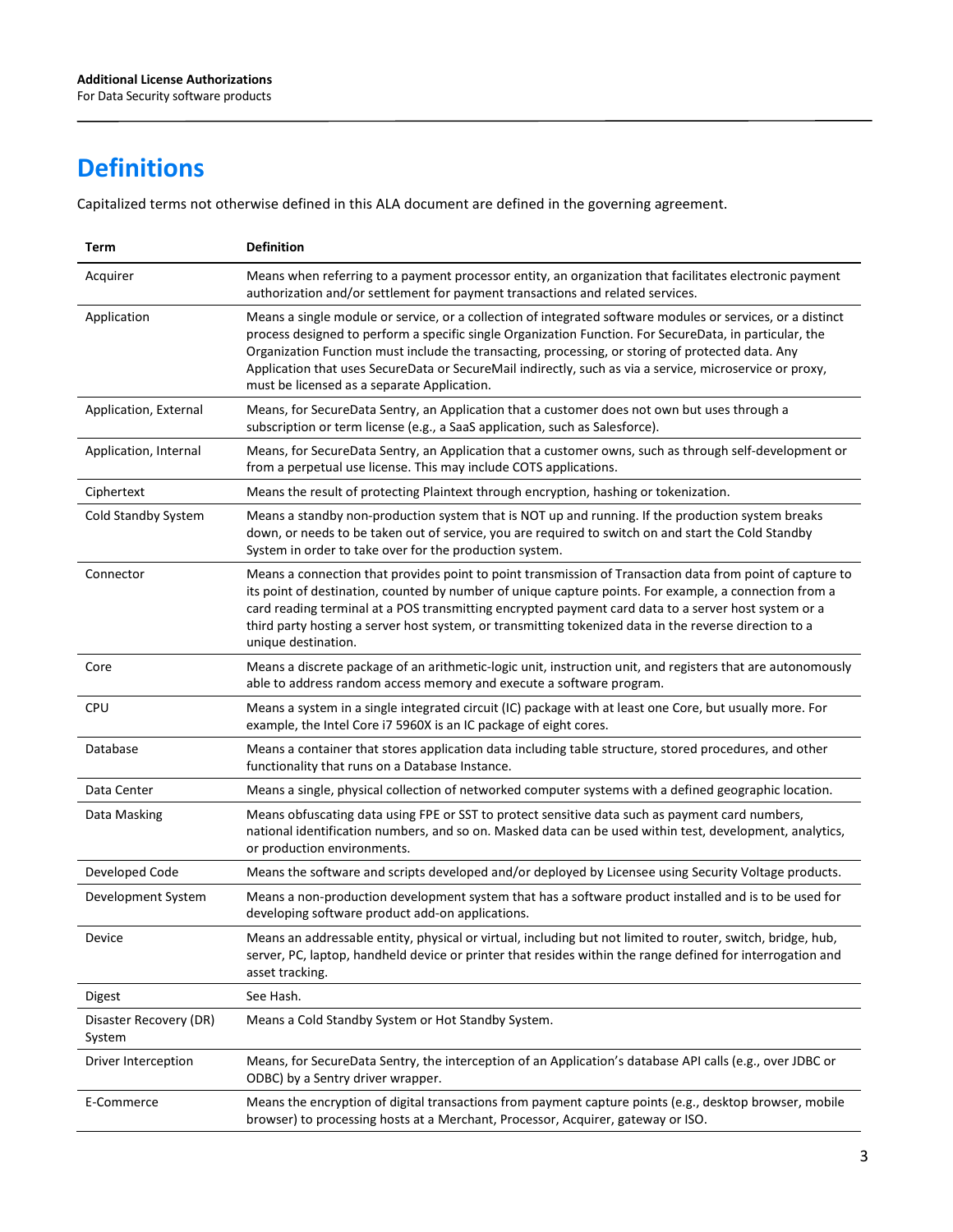For Data Security software products

| Term                               | <b>Definition</b>                                                                                                                                                                                                                                                                                                                                                            |
|------------------------------------|------------------------------------------------------------------------------------------------------------------------------------------------------------------------------------------------------------------------------------------------------------------------------------------------------------------------------------------------------------------------------|
| Encryption                         | Means a key-based, cryptographic transformation of sensitive data into a non-sensitive de-identified form.                                                                                                                                                                                                                                                                   |
| Endpoint                           | the device or system that a user interacts with.                                                                                                                                                                                                                                                                                                                             |
| <b>External Application</b>        | See Application, External.                                                                                                                                                                                                                                                                                                                                                   |
| <b>External User</b>               | Means a person who is not a contractor or employee of the Licensee.                                                                                                                                                                                                                                                                                                          |
| Format-Preserving<br>Encryption    | An encryption algorithm that produces output of the same size and format as the input. For example, if<br>the input comprises all digits, the output will also consist of digits. Voltage SecureData offers various<br>forms of Format-Preserving Encryption.                                                                                                                |
| Format-Preserving Hash             | A hash algorithm that produces output of the same size and format as the input. For example, if the input<br>comprises all digits, the output will also consist of digits. The Voltage SecureData Format-Preserving Hash<br>uses a key, increasing security.                                                                                                                 |
| GB                                 | Means gigabytes, designating an amount of physical data capacity.                                                                                                                                                                                                                                                                                                            |
| Hash                               | A Hash or Digest is a value of a fixed size created from a value of arbitrary size. Unlike encryption and<br>tokenization, hashes are not reversible: they cannot be converted back to the original value. Hashes also<br>imply collisions: it is possible (although, with modern hashing algorithms, non-trivial) to select two input<br>values that produce the same hash. |
| Hashing                            | Means one-way generation of de-identified values using a mathematical function.                                                                                                                                                                                                                                                                                              |
| <b>Hot Standby System</b>          | Means a non-production system that is up and running, ready to take over from the production system if<br>the production system breaks down or needs to be taken out of service.                                                                                                                                                                                             |
| IFL                                | Means Integrated Facility for Linux, a Processor dedicated to Linux workloads on IBM Z systems.                                                                                                                                                                                                                                                                              |
| <b>Installation Kit</b>            | Means a collection of software products in ready-to-install form.                                                                                                                                                                                                                                                                                                            |
| Instance                           | Means each implementation of the Software installed on a either a Physical or a Virtual Server.                                                                                                                                                                                                                                                                              |
| Internal Application               | See Application, Internal.                                                                                                                                                                                                                                                                                                                                                   |
| Internal User                      | Means a person who is a contractor or employee of the licensee who has Use rights.                                                                                                                                                                                                                                                                                           |
| Key Server                         | Means an appliance configured to provide key management and key derivation services per configurable<br>policies.                                                                                                                                                                                                                                                            |
| Lane                               | Means in retail environment a single payment terminal, either an electronic card reader or virtual terminal<br>but not both, is connected to a single point of sale (cash register) to collect cardholder data for electronic<br>payments (typically credit/debit card payment data).                                                                                        |
| Merchant                           | Means a payment-accepting business. Merchants may be either/both physical or/and eCommerce stores.                                                                                                                                                                                                                                                                           |
| <b>Messages</b>                    | Means in relation to electronic statements, a unique message from a sending organization, application, or<br>automated system to an Internal or External User.                                                                                                                                                                                                               |
| MSU (Millions of Service<br>Units) | Means the IBM standard rating of computing work capacity.                                                                                                                                                                                                                                                                                                                    |
| Named Application                  | See Application.                                                                                                                                                                                                                                                                                                                                                             |
| Node                               | Means a type of Node as further defined in the Software specific terms below.                                                                                                                                                                                                                                                                                                |
| <b>Organization Function</b>       | An activity carried out by an organization that yields income for the organization (a core organization<br>function) or supports an activity that yields income for the organization (a support organization function).                                                                                                                                                      |
| Per Protect Event                  | Means the Encryption, Hashing, or Tokenization of a single Plaintext value into a single element of<br>Ciphertext. Where a bulk or batch operation is performed, each Plaintext value within such bulk or batch<br>operation would count as a Per Protect Event.                                                                                                             |
| Plaintext                          | Means unencrypted information.                                                                                                                                                                                                                                                                                                                                               |
| <b>Physical Server</b>             | Means a Server that runs with an operating system directly controlling hardware, sometimes called "bare<br>metal." This definition excludes a Server that runs with a hypervisor directly controlling hardware instead.                                                                                                                                                      |
| POS                                | Means point of sale.                                                                                                                                                                                                                                                                                                                                                         |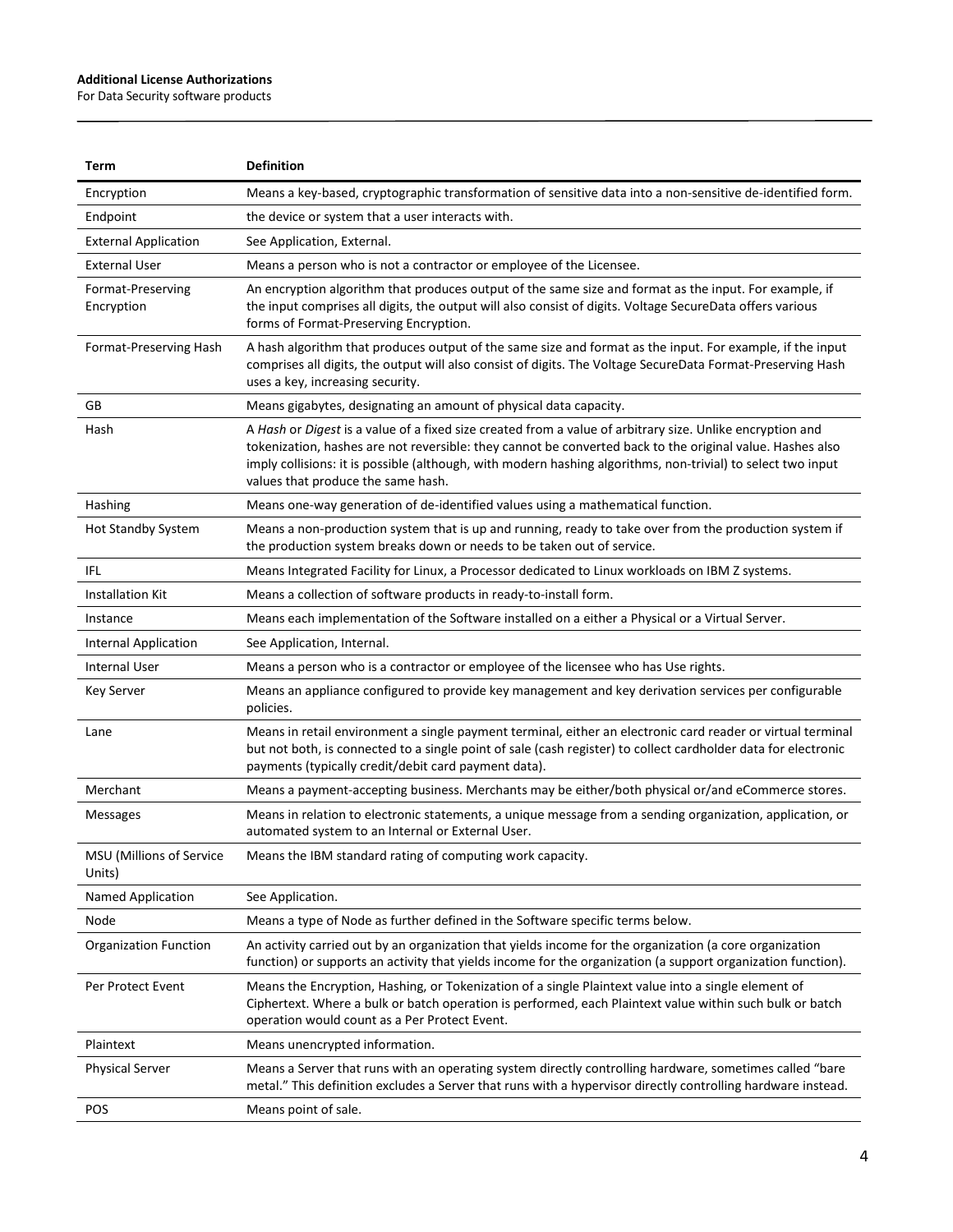For Data Security software products

| Term                               | <b>Definition</b>                                                                                                                                                                                                                                                                                                                                                                                                                                                                                                                                                                                                                                                                                                                                                                        |
|------------------------------------|------------------------------------------------------------------------------------------------------------------------------------------------------------------------------------------------------------------------------------------------------------------------------------------------------------------------------------------------------------------------------------------------------------------------------------------------------------------------------------------------------------------------------------------------------------------------------------------------------------------------------------------------------------------------------------------------------------------------------------------------------------------------------------------|
| Processor                          | Means when referring to a payment processor entity, an organization that facilitates electronic payment<br>authorization and/or settlement for payment transactions and related services.                                                                                                                                                                                                                                                                                                                                                                                                                                                                                                                                                                                                |
| Proxy Interception                 | Means, for SecureData Sentry, the interception of an Application's data (e.g., over HTTP/S) by a Sentry<br>ICAP server.                                                                                                                                                                                                                                                                                                                                                                                                                                                                                                                                                                                                                                                                  |
| Sensor                             | SmartCipher endpoint client software that is installed on a supported end user device.                                                                                                                                                                                                                                                                                                                                                                                                                                                                                                                                                                                                                                                                                                   |
| Server                             | Means any designated computer system in which an Instance or Instances of the software is installed.                                                                                                                                                                                                                                                                                                                                                                                                                                                                                                                                                                                                                                                                                     |
| Suite                              | Means two or more software products combined into a single license offering or a single software product<br>that includes two or more licenses. The specific software products included in a Suite are specified in the<br>Software Specific License Terms below. Software products included in a Suite are governed by the<br>individual authorizations and use restrictions associated with each software product except where<br>specified in the specific Suite software specific license terms below.                                                                                                                                                                                                                                                                               |
| ΤВ                                 | Means terabytes, designating an amount of physical data capacity.                                                                                                                                                                                                                                                                                                                                                                                                                                                                                                                                                                                                                                                                                                                        |
| Term License to Use or<br>Term LTU | Means a software license to use (LTU) that indicates in its license description that the license is valid for a<br>specific period of time such as One Month (1M), One Year (1Y) etc. Term LTU's are not perpetual licenses.                                                                                                                                                                                                                                                                                                                                                                                                                                                                                                                                                             |
| <b>Term Support</b>                | Means a fixed period support offering that is only valid during the time period of the associated Term LTU.                                                                                                                                                                                                                                                                                                                                                                                                                                                                                                                                                                                                                                                                              |
| <b>Test System</b>                 | Means a non-production test system that has a software product installed and is to be used for a)<br>software product migration testing, or b) software product pre-production staging.                                                                                                                                                                                                                                                                                                                                                                                                                                                                                                                                                                                                  |
| Tier                               | Means the level of Processors or Merchants as determined by annual card payment transaction volume.<br>For Processors, the Tier level is based on the industry standards of tiering which are determined by the<br>annual volume of payment transactions. For Merchants, the Tier level is based on the PCI DSS Standard<br>tiering definitions which are determined by the Merchant's annual payment card transaction volumes.                                                                                                                                                                                                                                                                                                                                                          |
| Tokenization                       | Means a data security process to protect sensitive data through the creation of a random surrogate value<br>for a given live data value by a technique based on a secure mapping process and a randomly generated<br>token mapping table. The surrogate can replace the live value in databases, applications, and data stores.<br>The process can only be reversed by the tokenization server, a secure host for performing tokenization<br>operations.                                                                                                                                                                                                                                                                                                                                 |
| Transactions                       | Means the transfer of data from a point of capture to a destination host. Transactions may involve<br>payment card data for example, or the capture and transfer of other sensitive data, such as credentials,<br>tax IDs, or other regulated sensitive data. For payments data, the volume of transactions includes<br>payment card authorization requests (including \$0 requests) to the host, in addition to authorization +<br>settlement requests. That is, transactions to determine whether the payment card information is valid by<br>the payment processor host are included in the total volume of transactions. The total transaction volume<br>therefore includes standalone authorization requests + authorization and settlement requests + card<br>validation requests. |
| Use                                | Means to install, store, load, execute and display one copy of the software.                                                                                                                                                                                                                                                                                                                                                                                                                                                                                                                                                                                                                                                                                                             |
| User                               | Means a user whose Use is restricted to the type of software that is being licensed.                                                                                                                                                                                                                                                                                                                                                                                                                                                                                                                                                                                                                                                                                                     |
| <b>User Pack</b>                   | Means a predetermined number of Users.                                                                                                                                                                                                                                                                                                                                                                                                                                                                                                                                                                                                                                                                                                                                                   |
| Virtual Machine                    | Means a computer that does not physically exist but is simulated on another computer.                                                                                                                                                                                                                                                                                                                                                                                                                                                                                                                                                                                                                                                                                                    |
| <b>Virtual Server</b>              | Means a Virtual Machine running an operating system controlling hardware not directly but via a<br>hypervisor. A computer running a hypervisor may run more than one Virtual Machine at the same time.                                                                                                                                                                                                                                                                                                                                                                                                                                                                                                                                                                                   |
| Volume                             | Means a storage medium mounted on a Node or a Server. For payments volume means total number of<br>Transactions.                                                                                                                                                                                                                                                                                                                                                                                                                                                                                                                                                                                                                                                                         |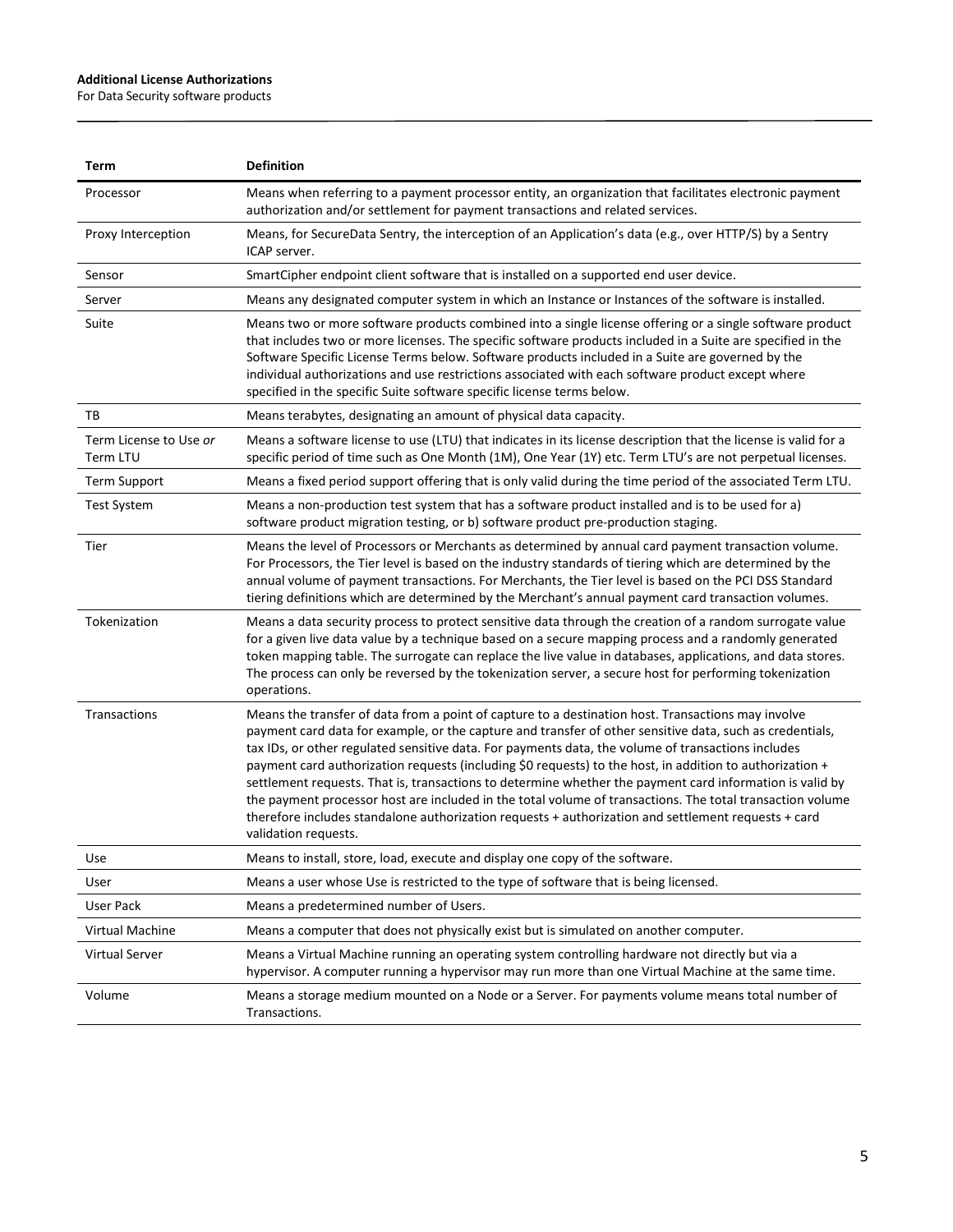# **Software specific license terms**

Software products with software specific license terms are described below. Software products covered by this ALA document (as listed above) and not covered in this section do not have software specific license terms.

# **SecureData Enterprise**

**SecureData Enterprise** (previously called HPE SecureData Enterprise) software as indicated in the table below is licensed in accordance with the following License Metric. Encryption or Tokenization can be licensed independently or together.

| <b>Name</b>                                                                     | License metric                | Available encryption only | Available<br>tokenization<br>only | Available<br>encryption and<br>tokenization |
|---------------------------------------------------------------------------------|-------------------------------|---------------------------|-----------------------------------|---------------------------------------------|
| SecureData Enterprise<br>Integrations to Cloud<br>Services                      | Data Volume, Templates ****** |                           |                                   | Yes                                         |
| SecureData Enterprise-<br>Open Systems                                          | Named Application or Gigabyte | Yes                       | Yes                               | Yes                                         |
| SecureData Enterprise Data<br>Warehouse                                         | Node**                        |                           |                                   |                                             |
| SecureData Enterprise for<br>Hadoop                                             | Node ***                      |                           |                                   | Yes                                         |
| SecureData Enterprise for<br>Teradata                                           | Node $\hspace{0.1mm}^{***}$   |                           |                                   | Yes                                         |
| SecureData for Stratus VOS                                                      | Named Application             | Yes                       | Yes                               | No                                          |
| SecureData Format-<br>Preserving Encryption (FPE)<br>for ArcSight Data Platform | Gigabyte*                     | Yes                       | No                                | No                                          |
| SecureData z/Protect (IBM<br>z/OS                                               | <b>MSU</b>                    | Yes                       | Yes                               | Yes                                         |
| SecureData Protected Data<br>Downstream Usage                                   | Terabyte *****                |                           |                                   | Yes                                         |

\* Gigabyte means the gigabytes of data ingested by ArcSight per day.

\*\*Node means, for Data Warehouse, any computing Server where the Data Warehouse software is running and where SecureData APIs are deployed, and/or where data protected by SecureData is stored, processed or used.

\*\*\*Node means, for Hadoop, any computing Server where the Hadoop software is running, and where SecureData APIs are deployed,

and/or where data protected by SecureData is stored, processed or used.<br>\*\*\*\* Node means, for Teradata, a managed Device (module) that has its own configuration for the purpose of being managed in a Teradata environment, and/or where data protected by SecureData is stored, processed or used.<br>\*\*\*\*\*Terabyte means the terabytes of data provided downstream whether or not such data is encrypted or tokenized.

\*\*\*\*\*\*Data Volume means the terabytes of data moved/ingested into the cloud for processing/use. Template means customers have to license the templates to take advantage of the pre-built integrations (with the flexibility to customize them) for each cloud use case and services.

**SecureData Enterprise** use for Integrity NonStop Guardian or OSS is licensed per CPU.

**SecureData for Data Masking for Teradata** is licensed per Database for up to 1 Terabyte. Additional Database licenses are required for each Terabyte in the same Database. Your applications using masked data cannot access SecureData APIs to encrypt, decrypt, tokenize or de-tokenize while these applications are running. If runtime API calls are a requirement, then a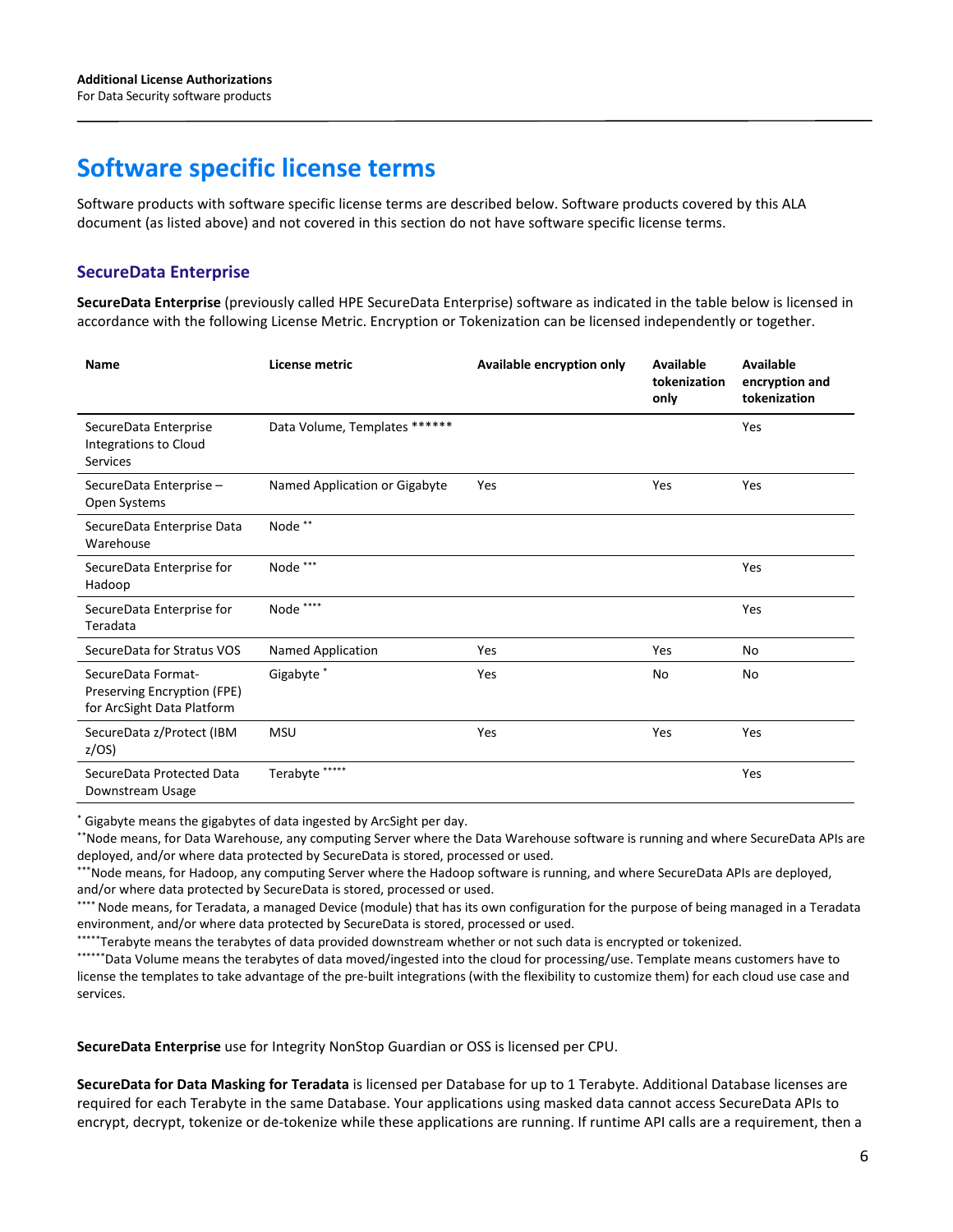production encryption and/or tokenization license are required along with appropriate SecureData client software for the required platforms.

#### **SecureData Distributed Encryption Engine (Thales or Atalla HSM Support)** is licensed per Key Server.

**SecureData for Gateways Encryption** is licensed per Named Application for up to 1 million Transactions per year per annum as authorized in your order for the software (Authorized Transactions). If during the one year period you exceed the Authorized Transactions you are required to purchase additional Named Application licenses for the required total volume of Transactions. This license is not authorized to be used with SaaS Gateways.

**SecureData Key Servers** are licensed per Server.

**SecureData Mobile Encryption** is licensed based on the estimated annual volume of Transactions up to the volume for which the license is purchased. Additional license(s) are required if the usage exceeds the annual estimated volume. Also requires infrastructure licenses along with the appropriate SecureData client software for the required platforms.

**SecureData Mobile Tokenization** is licensed based on the estimated annual volume of Transactions up to the volume for which the license is purchased. Additional license(s) are required if the usage exceeds the annual estimated volume. Also requires infrastructure licenses along with the appropriate SecureData client software for the required platforms.

**SecureData Protected Data Downstream Usage** is licensed per Terabyte of total data moved downstream when the downstream systems cannot be identified.

**SecureData Tokenization for Network Gateway** is licensed by Named Application.

**SecureData Transparent Data Protection for NonStop** is licensed for Integrity NonStop Guardian or OSS per CPU type.

**SecureData Web Encryption** is licensed based on the estimated annual volume of Transactions up to the volume for which the license is purchased. Additional license(s) are required if the usage exceeds the annual estimated volume. Also requires infrastructure licenses along with the appropriate SecureData client software for the required platforms.

**SecureData Web FES (Front End Server)** is licensed per Server.

**SecureData Web Services API Servers** are licensed per Server.

**SecureData Web Tokenization** is licensed based on the estimated annual volume of Transactions. Additional license(s) are required if the usage exceeds the annual estimated volume. Infrastructure licenses are also required along with the appropriate SecureData client software for the required platforms, as needed.

| <b>Suite</b>                    | <b>Offering includes</b>                                                   |
|---------------------------------|----------------------------------------------------------------------------|
| SecureData Enterprise Data      | ■ 1 SecureData Key Server                                                  |
| Warehouse Starter Edition       | ■ 1 SecureData Enterprise Web Services Server                              |
|                                 | ■ 1 SecureData Enterprise for EDW Installation Kit                         |
|                                 | " 1 SecureData Usage License for one Enterprise Data Warehouse Node*       |
| SecureData Enterprise Data      | ■ 2 SecureData Key Servers                                                 |
| Warehouse Enterprise<br>Edition | ■ 2 SecureData Enterprise Web Services Server                              |
|                                 | ■ 1 SecureData Enterprise for EDW Installation Kit                         |
|                                 | ■ 1 SecureData Usage License for up to 5 Enterprise Data Warehouse Nodes * |

# **SecureData Enterprise suites**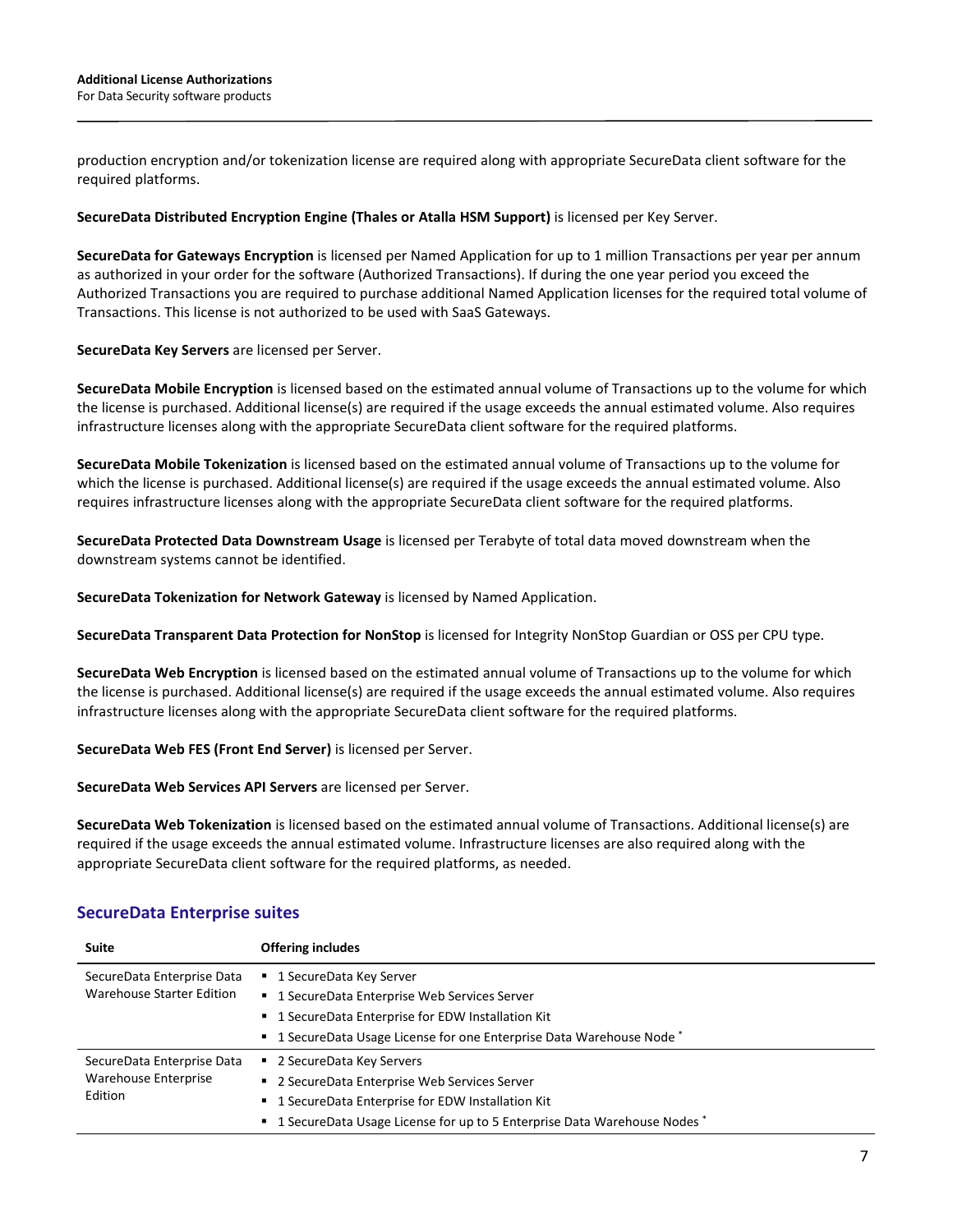For Data Security software products

| <b>Suite</b>                                                                                        | <b>Offering includes</b>                                                                                                                                                                                                                                                                                                                                                                                                                                                                 |
|-----------------------------------------------------------------------------------------------------|------------------------------------------------------------------------------------------------------------------------------------------------------------------------------------------------------------------------------------------------------------------------------------------------------------------------------------------------------------------------------------------------------------------------------------------------------------------------------------------|
| SecureData Enterprise<br>Infrastructure Suite 1-<br>Production and Test and<br>Development          | ■ 2 SecureData Key Servers<br>2 SecureData Enterprise Web Services Servers<br>٠<br>2 SecureData Key Servers for Test and Development Systems<br>٠<br>2 SecureData Enterprise Web Services Servers for Test and Development Systems<br>п                                                                                                                                                                                                                                                  |
| SecureData Enterprise<br>Infrastructure Suite 1-<br>Disaster Recovery                               | 2 SecureData Key Servers for Disaster Recovery<br>٠<br>2 SecureData Enterprise Web Services Servers for Disaster Recovery<br>٠                                                                                                                                                                                                                                                                                                                                                           |
| SecureData Enterprise<br>Infrastructure Suite 2 -<br>Production and Test and<br>Development Systems | ■ 2 SecureData Key Servers for Development Systems<br>2 SecureData Enterprise Web Services Servers for Development Systems<br>٠<br>2 SecureData Key Servers for Test and Development Systems<br>٠<br>2 SecureData Enterprise Web Services Servers for Test and Development Systems<br>٠<br>2 SecureData Distributed Encryption Engine for Thales nShield Connect<br>2 SecureData Distributed Encryption Engine for Thales nShield Connect for Test and Development<br>Systems            |
| SecureData Enterprise<br>Infrastructure Suite 2 -<br>Disaster Recovery                              | " 2 SecureData Key Servers for Disaster Recovery<br>2 SecureData Enterprise Web Services Servers for Disaster Recovery<br>2 SecureData Distributed Encryption Engine for Thales nShield Connect for Disaster Recovery<br>٠                                                                                                                                                                                                                                                               |
| SecureData Suite for<br>Hadoop Starter Edition                                                      | 1 SecureData Key Server<br>٠<br>1 SecureData Web Services Server<br>1 SecureData Enterprise Client Simple API and Client Installation Kit for RedHat Linux Data Center<br>٠<br>5 SecureData Hadoop Protection Encryption and Tokenization Nodes*<br>1 SecureData Hadoop Installation Kit<br>٠                                                                                                                                                                                            |
| SecureData Suite for<br>Hadoop Enterprise Edition                                                   | ■ 2 SecureData Key Servers<br>2 SecureData Enterprise Web Services Servers<br>٠<br>2 SecureData Enterprise Client Simple API and Client Installation Kit for RedHat Linux Data Center<br>٠<br>20 SecureData Hadoop Protection Encryption and Tokenization Nodes*<br>1 SecureData Hadoop Installation Kit<br>٠                                                                                                                                                                            |
| SecureData Suite Open<br>System Standard Edition -<br><b>Test and Development</b>                   | ■ 1 SecureData Key Server<br>1 SecureData Enterprise Web Services Server<br>٠<br>1 SecureData Enterprise Client - Open Systems Bundle (Windows - SUSE Linux - RedHat Linux - Solaris -<br>٠<br>AIX - HP/UX and Mac OS X) Data Center<br>" covers up to 500 GB of source data<br>limited to Data Masking for Test and Development only                                                                                                                                                    |
| SecureData Suite Open<br>System Enterprise Edition -<br><b>Test and Development</b>                 | ■ 1 SecureData Key Server<br>1 SecureData Key Servers for Test and Development Systems<br>٠<br>1 SecureData Enterprise Web Services Server<br>٠<br>1 SecureData Enterprise Web Services Server for Test and Development Systems<br>٠<br>1 SecureData Enterprise Client - Open Systems Bundle (Windows - SUSE Linux - RedHat Linux - Solaris -<br>٠<br>AIX - HP/UX and Mac OS X) Data Center<br>covers up to 1 TB of source data<br>limited to Data Masking for Test and Development only |

\* See software specific license terms of SecureData Enterprise for definition of Node for Data Warehouse, and of Node for Hadoop.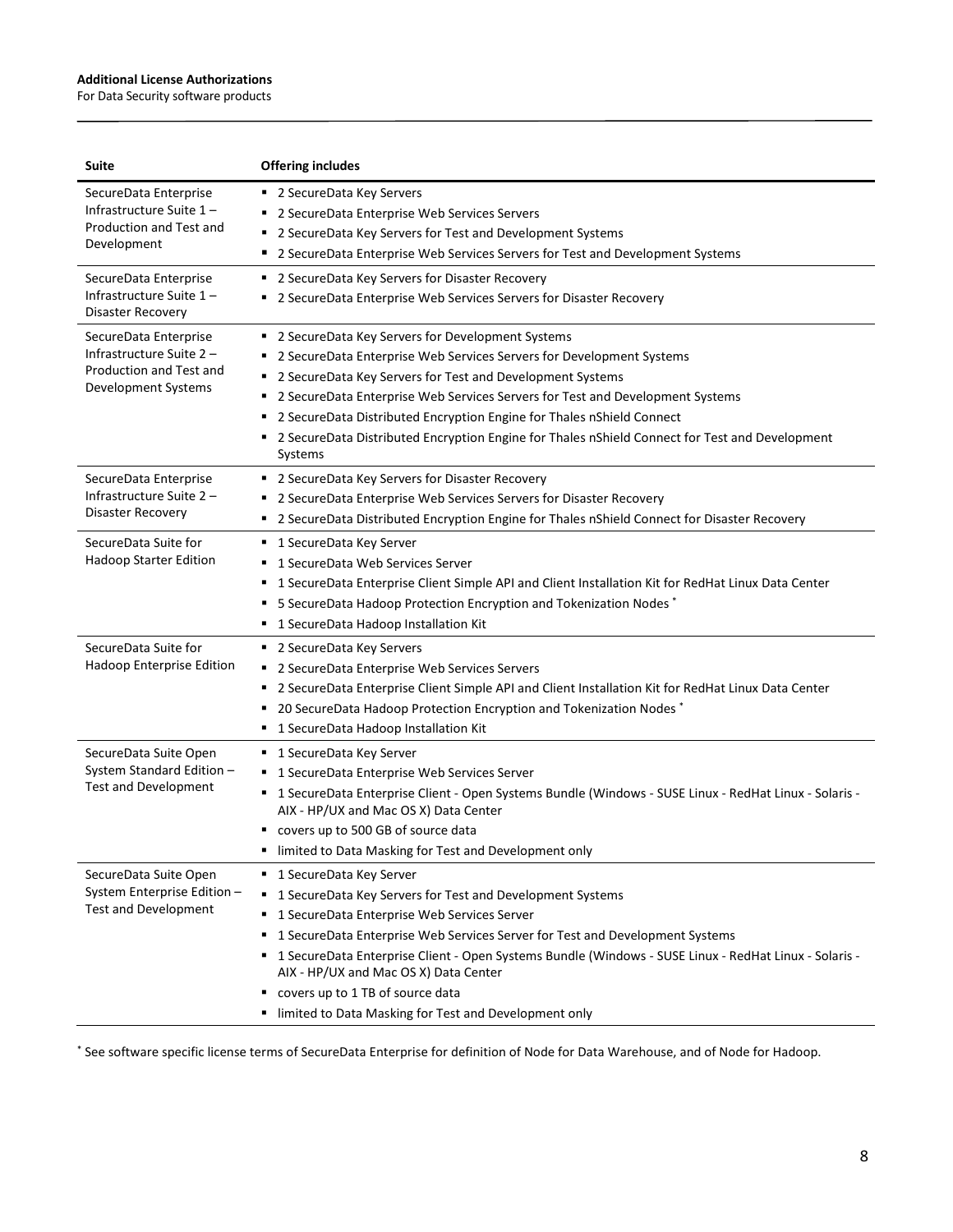## **SecureData Enterprise client software**

SecureData Enterprise was previously called HPE SecureData Enterprise.

**SecureData Enterprise Client Open Systems Bundle** is licensed by Data Center.

**SecureData Enterprise Client Simple API and CL Installation Kit** is licensed by Data Center.

**SecureData Enterprise Client Simple API for Linux on IBM Z** is licensed by Data Center.

**SecureData Host SDK Open Systems Installation Kit** is licensed by Data Center.

**SecureData Enterprise Client Hadoop** is licensed by Data Center.

**SecureData Installation Kit for Hadoop** is licensed by Data Center.

**SecureData Mobile Installation Kit for Enterprise/Merchant** is licensed by Data Center.

**SecureData File Processor** is licensed by Data Center.

You are authorized to use and copy the SecureData client software and Installation Kits client software in object code form only solely to create Developed Code and to use and copy Developed Code solely for your internal use with the SecureData software. No rights to distribute the Developed Code are granted herein. You may make and use the number of copies of client software that you deem appropriate unless the number of copies of client software is restricted as set forth in the applicable order.

# **SecureData Format-Preserving Encryption (FPE) for ArcSight Data Platform**

**SecureData Format-Preserving Encryption (FPE) for ArcSight Data Platform** is licensed per Gigabyte of data ingested by ArcSight per day.

# **SecureData Mobile**

SecureData Mobile (previously called HPE SecureData Mobile) software as indicated in the table below is licensed in accordance with the following License Metric. Encryption or Tokenization can be licensed independently or together.

| <b>Name</b>           | License metric            | Available encryption<br>only | <b>Available tokenization</b><br>only | <b>Available encryption</b><br>and tokenization |
|-----------------------|---------------------------|------------------------------|---------------------------------------|-------------------------------------------------|
| SecureData Mobile SDK | Transactions per<br>Annum | Yes                          |                                       |                                                 |

**SecureData Mobile Infrastructure** is licensed per number of Transactions per annum and by Data Center and limited to use for Encryption.

**SecureData Mobile Add-on Infrastructure Suite for Acquirer/ISO/OEM (Service Provider)** is licensed by Data Center and limited to use for Mobile. Base Infrastructure license needs to be included with this license.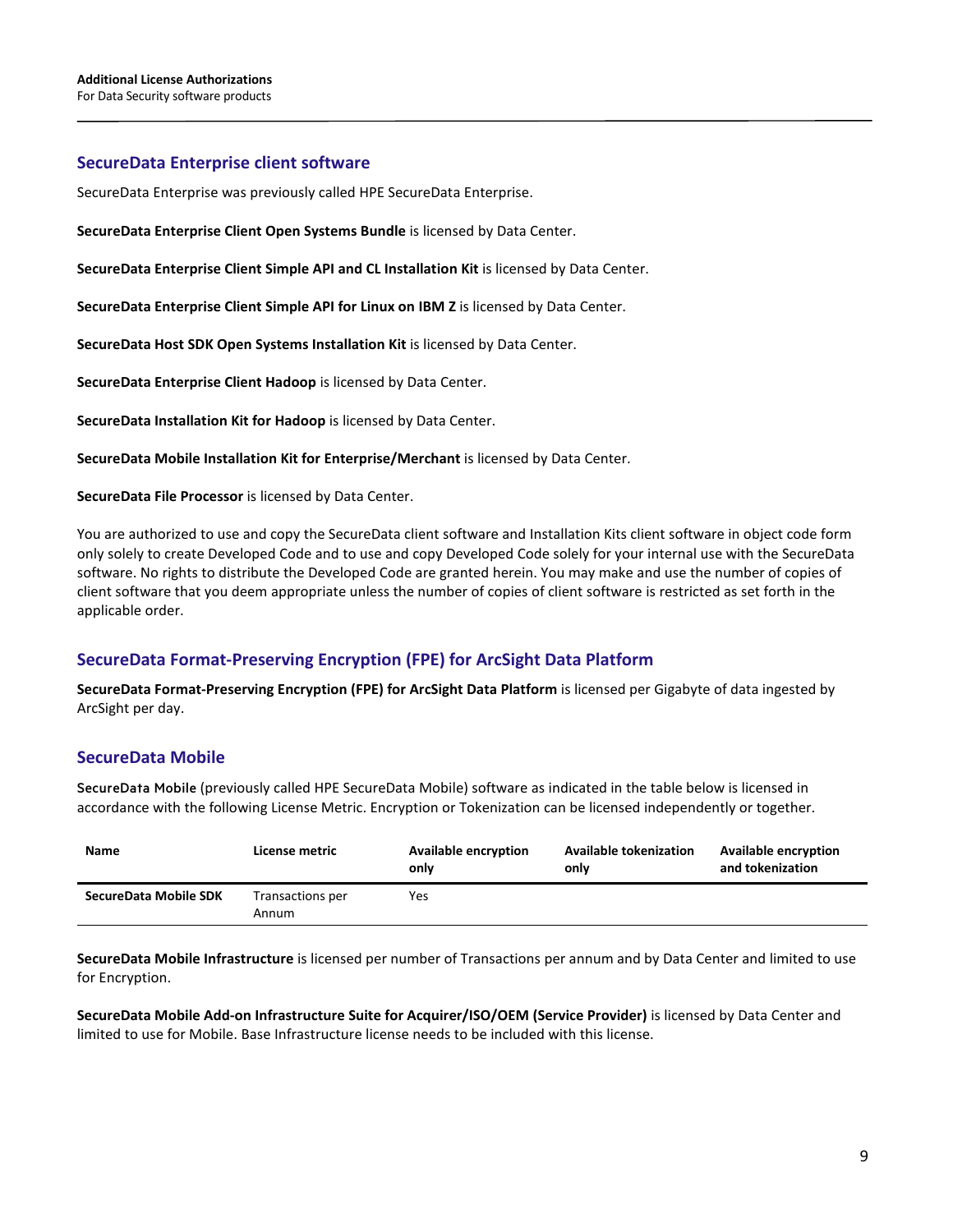# **SecureData Payments**

**SecureData Payments** (previously called HPE SecureData Payments) software as indicated in the table below is licensed in accordance with the following License Metric. Encryption or Tokenization can be licensed independently or together.

| <b>Name</b>                                                                                                                            | License metric            | Available<br>encryption only | <b>Available</b><br>tokenization<br>only | Available<br>encryption and<br>tokenization |
|----------------------------------------------------------------------------------------------------------------------------------------|---------------------------|------------------------------|------------------------------------------|---------------------------------------------|
| SecureData Payments Base Infrastructure Suite<br>for Acquirer/ISO/OEM (Service Provider)<br>Tier1/Tier2/Tier3/Tier 4                   | Transactions per<br>annum | Yes                          | Yes                                      | Yes                                         |
| SecureData Payments Encryption Add-on<br>Infrastructure Suite for Acquirer/OEM/ISO<br>(Service Provider)<br>Tier1/Tier2/Tier3/Tier 4   | Transactions per<br>annum | Yes                          |                                          | Yes                                         |
| SecureData Payments Tokenization Add-on<br>Infrastructure Suite for Acquirer/OEM/ISO<br>(Service Provider)<br>Tier1/Tier2/Tier3/Tier 4 | Transactions per<br>annum |                              | Yes                                      | Yes                                         |
| SecureData Payments Encryption for Point of<br>Sale (POS) for Acquirer/OEM/ISO (Service<br>Provider)                                   | Lane                      | Yes                          |                                          |                                             |
| SecureData Payments Tokenization for Point of<br>Sale (POS) for Acquirer/OEM/ISO (Service<br>Provider)                                 | Lane                      |                              | Yes                                      |                                             |
| SecureData Payments Encryption and<br>Tokenization for Point of Sale (POS) for<br>Acquirer/OEM/ISO (Service Provider)                  | Lane                      |                              |                                          | Yes                                         |
| SecureData Payments Encryption for Point of<br>Sale (POS) for Enterprise/Merchant                                                      | Lane                      | Yes                          |                                          |                                             |
| SecureData Payments Tokenization for Point of<br>Sale (POS) for Enterprise/Merchant                                                    | Lane                      |                              | Yes                                      |                                             |
| SecureData Payments Encryption and<br>Tokenization for Point of Sale (POS) for<br>Enterprise/Merchant                                  | Lane                      |                              |                                          | Yes                                         |

**SecureData Payments Infrastructure for Encryption** is licensed per number of Transactions per annum and per Data Center and limited to use for Encryption.

**SecureData Payments Infrastructure for Tokenization** is licensed per number of Transactions per annum and per Data Center and limited to use for Tokenization.

**SecureData Payments Infrastructure for E-Commerce** is licensed by Data Center and limited to use for E-Commerce.

**SecureData Payments POS Connectors** is licensed by Lane. Lane means in retail environment a single payment terminal. This is the license that needs to be licensed in addition to the Infrastructure license.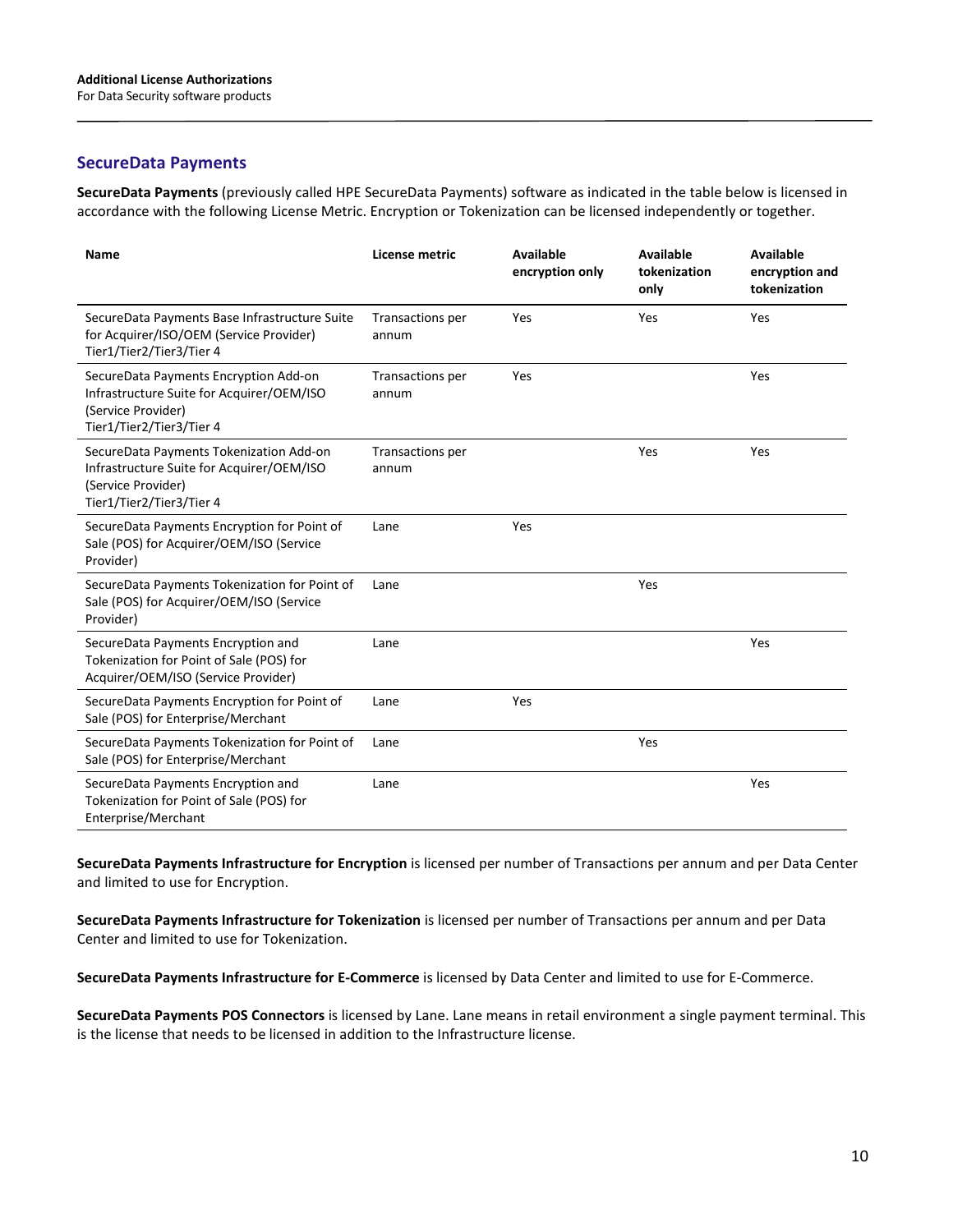# **SecureData Sentry**

**SecureData Sentry** software as indicated in the table below is licensed in accordance with the following License Metrics. For driver interception, encryption and tokenization licensing is via SecureData open systems licensing. For proxy interception, no separate encryption or tokenization licensing is required.

| <b>Name</b>                               | License metric | Available<br>encryption only | Available<br>tokenization<br>only | <b>Available</b><br>encryption and<br>tokenization |
|-------------------------------------------|----------------|------------------------------|-----------------------------------|----------------------------------------------------|
| SecureData Sentry for driver interception | Application    |                              |                                   | Yes                                                |
| SecureData Sentry for proxy interception  | User           |                              |                                   | Yes                                                |

## **SecureData Web**

**SecureData Web** (previously called HPE SecureData Web) software as indicated in the table below is licensed in accordance with the following License Metric. Encryption or Tokenization can be licensed independently or together.

| <b>Name</b>                                                                                          | License metric            | <b>Available encryption</b><br>only | Available<br>tokenization only | Available<br>encryption and<br>tokenization |
|------------------------------------------------------------------------------------------------------|---------------------------|-------------------------------------|--------------------------------|---------------------------------------------|
| SecureData Web Add-on Infrastructure<br>Suite for Acquirer/OEM/ISO (Service<br>Provider)             | Transactions per<br>annum | <b>Yes</b>                          | Yes                            | Yes                                         |
| Tier 1/Tier 2/Tier 3/Tier 4                                                                          |                           |                                     |                                |                                             |
| SecureData Encryption Use License for<br>SecureData Web for Acquirer/OEM/ISO<br>(Service Provider)   | Transactions per<br>annum | <b>Yes</b>                          |                                |                                             |
| SecureData Tokenization Use License for<br>SecureData Web for Acquirer/OEM/ISO<br>(Service Provider) | Transactions per<br>annum |                                     | <b>Yes</b>                     |                                             |

**Note:** Encryption and Tokenization licenses for SecureData Web are listed under SecureData Enterprise.

**SecureData Web** is licensed based on the annual estimated Volume of Transactions. Add-on infrastructure for SecureData Payment Web is also required.

**SecureData Web Add-on Infrastructure Suite for Acquirer/ISO/OEM (Service Provider)** is licensed per Data Center and limited to use for E-Commerce. Payments Base Infrastructure license is also required.

**SecureData Web Infrastructure** is licensed by number of Transactions per annum and per Data Center and limited to use for Encryption.

## **SecureFile**

**SecureFile** (previously called HPE SecureFile) is an Add-on to SecureMail and is licensed by User and by Application; when licensed by Application a minimum of 50 Users must also be licensed.

## **SecureMail**

SecureMail was previously called HPE SecureMail.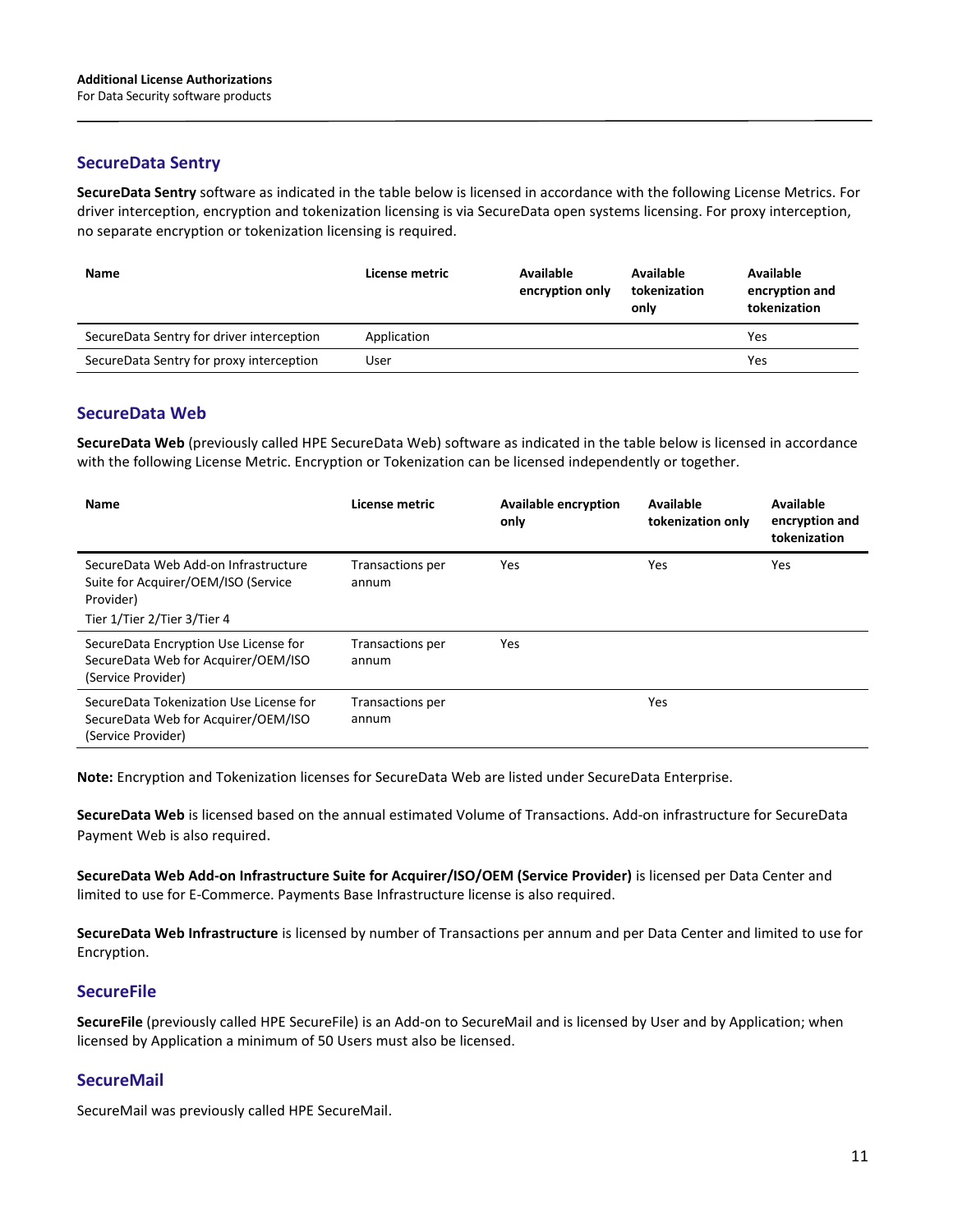#### **SecureMail Application Edition** is licensed by number of Applications.

**SecureMail Essentials Edition** is licensed by User.

**SecureMail Standard Edition** is licensed by User.

**SecureMail Enterprise Edition** is licensed by User.

**SecureMail Edition Upgrade** is licensed by User.

**SecureMail Mobile Edition** is licensed by User.

**SecureMail Statements Edition** is licensed per the number of Messages per annum as authorized in your order for the software ("Authorized Messages"). If during the one year period you exceed the Authorized Messages, you are required to purchase additional licenses for the required total volume of Messages.

**SecureMail for BlackBerry Dynamics** is licensed by User.

**SecureMail for BlackBerry Enterprise Server Add-on** is licensed by User.

**SecureMail for Symantec Enterprise Vault Add-on** is licensed by User.

**SecureMail eDiscovery Accelerator Add-on** is licensed by User.

**SecureMail Large Attachment Delivery Add-on** is licensed by User.

**SecureMail for Remote Desktop Services Add-on** is licensed by User.

**SecureMail Connector for Thales nShield Connect Add-on** is licensed by User.

#### **SecureStorage**

**SecureStorage** (previously called HPE SecureStorage) is licensed per Server or Node. For SecureStorage, Node means a Server to which keys are provided for Volume encryption.

## **SmartCipher**

**SmartCipher** software as indicated in the table below is licensed in accordance with the following License Metric.

| Name                                                            | License metric |
|-----------------------------------------------------------------|----------------|
| SmartCipher Data Protection Suite for<br><b>Endpoint Sensor</b> | Per Device     |